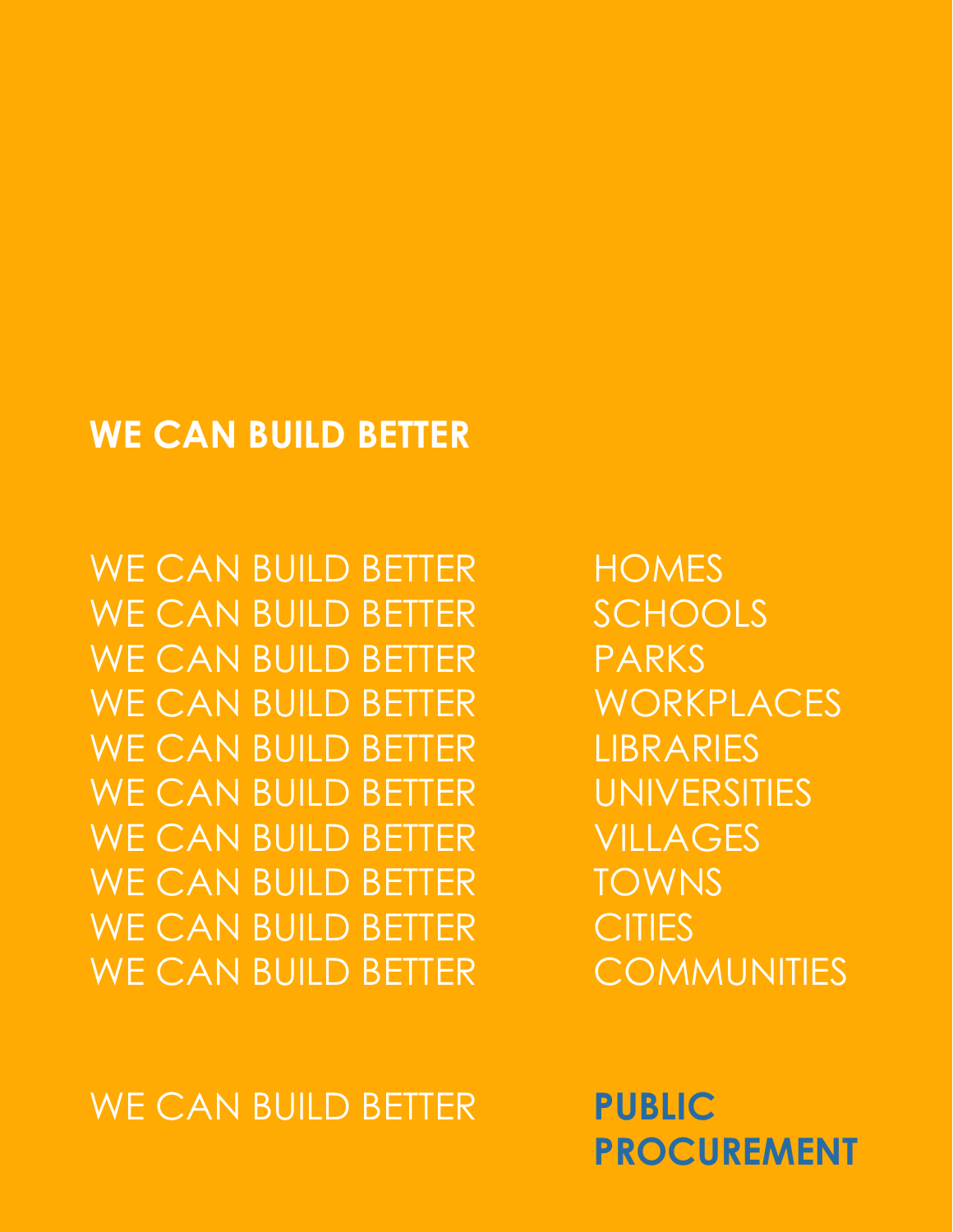# **WE CAN BUILD BETTER PUBLIC PROCUREMENT**

#### **WE CAN BUILD BETTER**

A manifesto for the urgent reform of the Irish public procurement system

**ABOUT** We Can Build Better

We Can Build Better is an independent voluntary group of architects, engineers and other construction professionals campaigning for positive changes to how we build in Ireland, focusing on the quality of the publicly-funded buildings and places we are making today. We are trying to highlight some issues with how our state procures its buildings. We think that the state is missing key opportunities to raise the quality of life for our citizens. Our ongoing aim is to create debate and discussion about how we build publicly-funded buildings in Ireland, with a view to influencing procedural and legislative changes that lead to better places for us all to live, work and relax. Our aims are as follows;

**TO CAMPAIGN** for the best long-term value in the construction of our publicly-funded buildings and places.

**TO CONTRIBUTE** to the creation of jobs within a sustainable and healthy construction ecosystem, through liberating the full available resources of the sector by showing how the state can engage the skills and talents of Small and Medium-sized Enterprises (SME).

**TO PROPOSE** how to fix historical problems with how the state procures the design of its buildings, which are currently overly bureaucratic and accessible to only small parts of the construction sector - leading to resource bottle necks and quality breakdown.

**TO CHAMPION** a progressive approach to the design and construction quality of publiclyfunded buildings in line with other European countries - giving benefits to the daily lives of our citizens, and allowing the country to attract investment by presenting desirable cities and towns to live in.

**TO DISSEMINATE** to other publicly-funded sectors our work supporting Small and Medium-sized Enterprises in the reform of public procurement.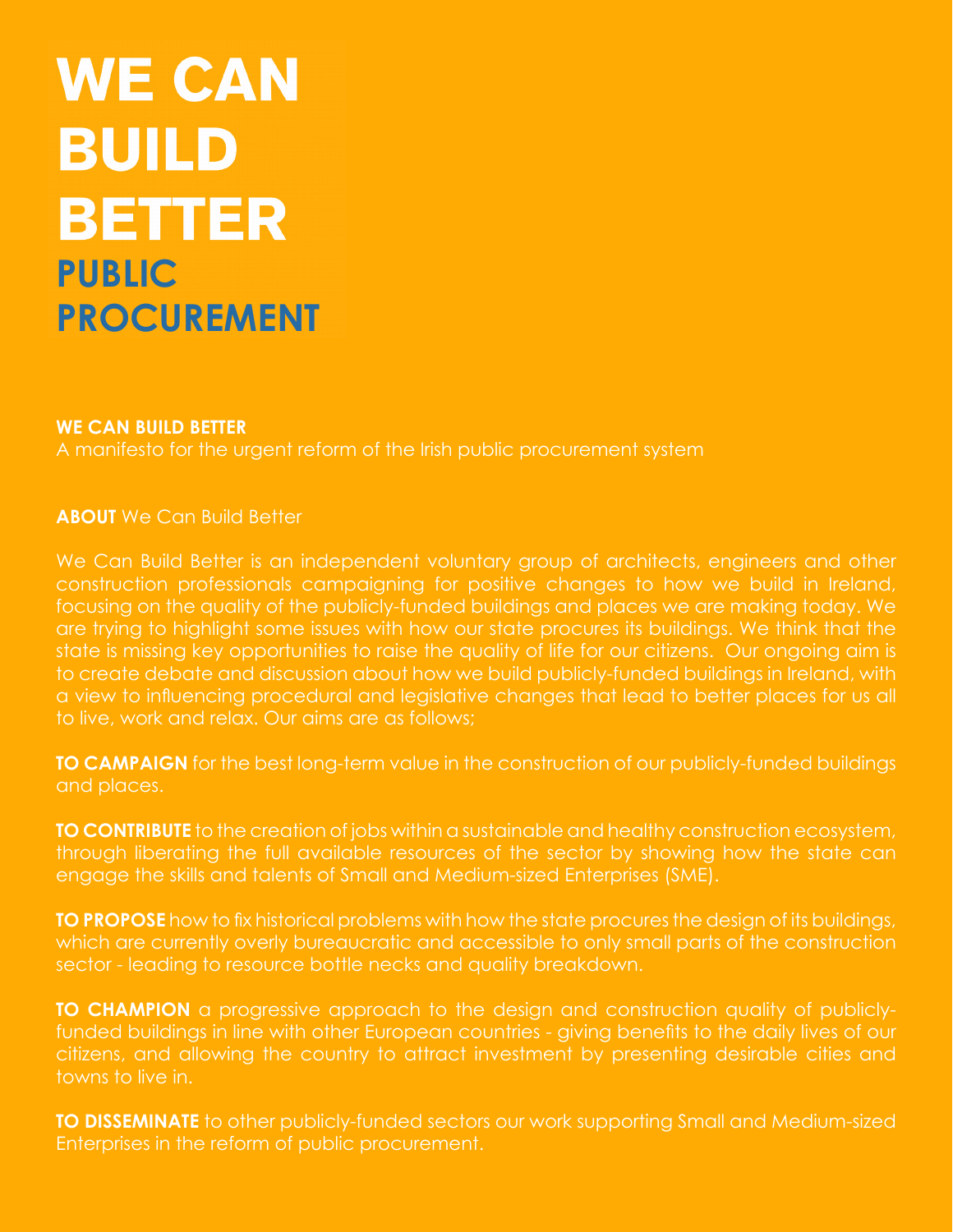## **Our Proposals:**











**Simplicity Rules The EU is not the Problem**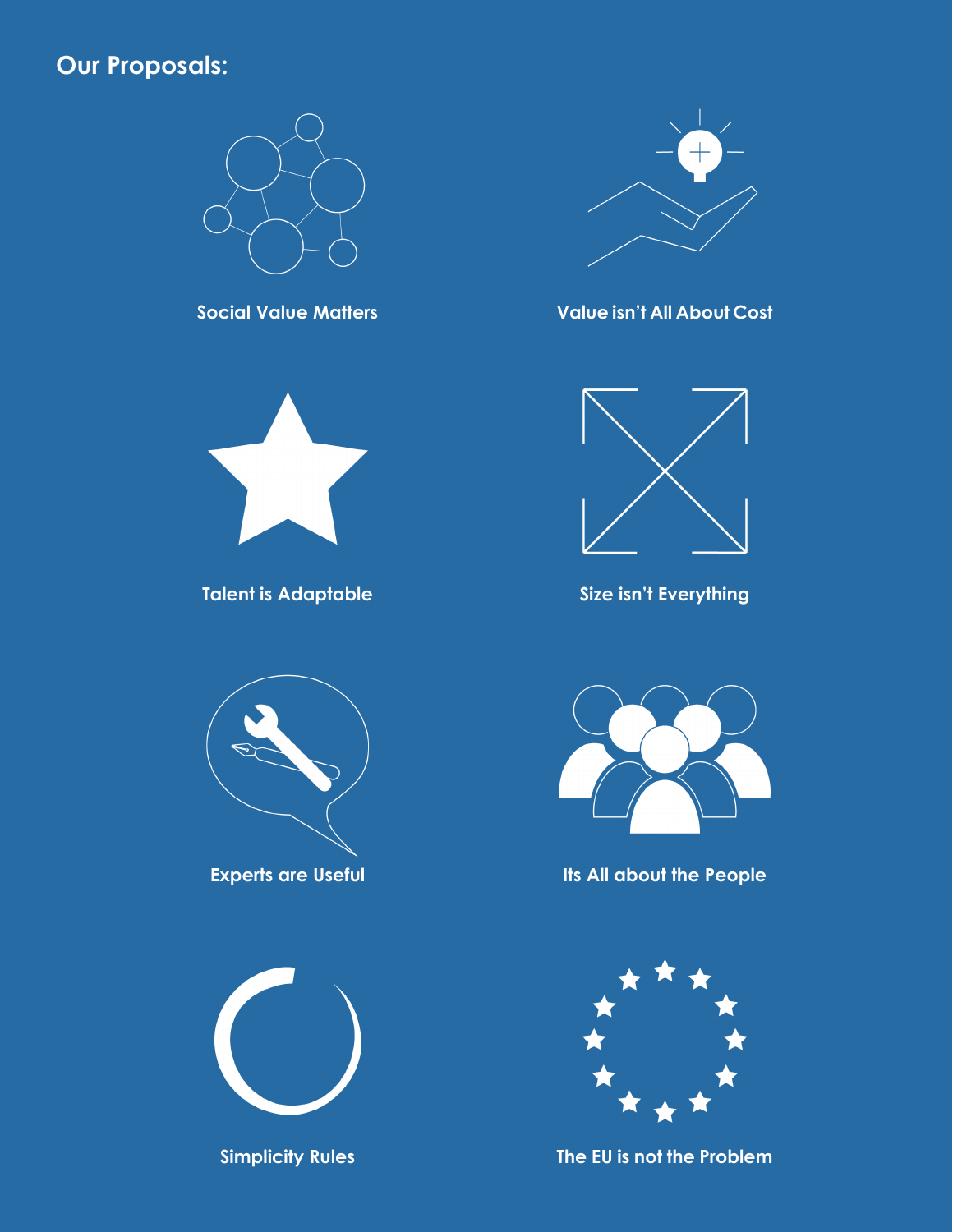| <b>Social Value Matters</b>                                                                                                                                                                                                  |                                                                                                                                                                                                    |                                                                                                                                                                                                                    |
|------------------------------------------------------------------------------------------------------------------------------------------------------------------------------------------------------------------------------|----------------------------------------------------------------------------------------------------------------------------------------------------------------------------------------------------|--------------------------------------------------------------------------------------------------------------------------------------------------------------------------------------------------------------------|
| The Issue                                                                                                                                                                                                                    | <b>What Needs to Change</b>                                                                                                                                                                        | <b>Our Recommendations</b>                                                                                                                                                                                         |
| Public procurement currently<br>favours large companies<br>which tend to be based in<br>large population centres.<br>As a result, the social value<br>of public procurement isn't<br>distributed to the widest<br>territory. | Acknowledge the wider<br>$\bullet$<br>social value of employing<br>local SME companies<br>Acknowledge the<br>$\bullet$<br>environmental benefits<br>of employing companies<br>local to the project | <b>Encourage collaboration</b><br>$\bullet$<br>and joint venture<br>submissions between<br>large and SME companies<br>Large companies<br>$\bullet$<br>who collaborate with<br>SME's score higher in<br>assessment. |

| <b>Value Isn't Always About Cost</b>                                                                                                                                                                                                      |                                                                                                                                                                                                    |                                                                                                                                                                                                                                                                  |
|-------------------------------------------------------------------------------------------------------------------------------------------------------------------------------------------------------------------------------------------|----------------------------------------------------------------------------------------------------------------------------------------------------------------------------------------------------|------------------------------------------------------------------------------------------------------------------------------------------------------------------------------------------------------------------------------------------------------------------|
| The Issue                                                                                                                                                                                                                                 | <b>What Needs to Change</b>                                                                                                                                                                        | <b>Our Recommendations</b>                                                                                                                                                                                                                                       |
| Public procurement<br>encourages low cost<br>tendering without adequate<br>mechanisms for comparing<br>the quality of the service<br>being offered between<br>tenders. A low cost for a poor<br>service does not give value<br>for money. | Acknowledge that quality<br>$\bullet$<br>of service is intrinsic to<br>value for money.<br>Acknowledge that an<br>$\bullet$<br>adequate service can't<br>be provided below a<br>specific base cost | Set a fee range for a<br>$\bullet$<br>service within which<br>tenderers bid and then<br>assess tenders primarily on<br>quality.<br>Tenderers who bid<br>$\bullet$<br>towards the top of the<br>range must demonstrate<br>what extra they bring to<br>the service |

| <b>Talent is Adaptable</b>                                                                                                                                                                                                                                                                             |                                                                                                                                                                                                                                                                                                                       |                                                                                                                                                                                                                                                                           |
|--------------------------------------------------------------------------------------------------------------------------------------------------------------------------------------------------------------------------------------------------------------------------------------------------------|-----------------------------------------------------------------------------------------------------------------------------------------------------------------------------------------------------------------------------------------------------------------------------------------------------------------------|---------------------------------------------------------------------------------------------------------------------------------------------------------------------------------------------------------------------------------------------------------------------------|
| The Issue                                                                                                                                                                                                                                                                                              | <b>What Needs to Change</b>                                                                                                                                                                                                                                                                                           | <b>Our Recommendations</b>                                                                                                                                                                                                                                                |
| Primary consideration is<br>given to companies who<br>have recently carried out<br>work which is similar in scale<br>and type to the work being<br>tendered for. This produces a<br>closed loop which excludes<br>new entrants to the market.<br>It is anti-competitive and can<br>lead to a monopoly. | Acknowledge that the<br>$\bullet$<br>successful delivery of<br>a future service is not<br>dependent on only<br>having carried out work<br>which is similar in scale<br>and type before.<br>Acknowledge that<br>$\bullet$<br>aspects of projects can<br>be similar between<br>different building and<br>project types. | Broaden the experience<br>$\bullet$<br>criteria to include<br>qualitative assessment of<br>previous work, even if it is<br>not similar in scale or type.<br>Include expert<br>$\bullet$<br>professionals on panels<br>to assess the scope and<br>nature of previous work. |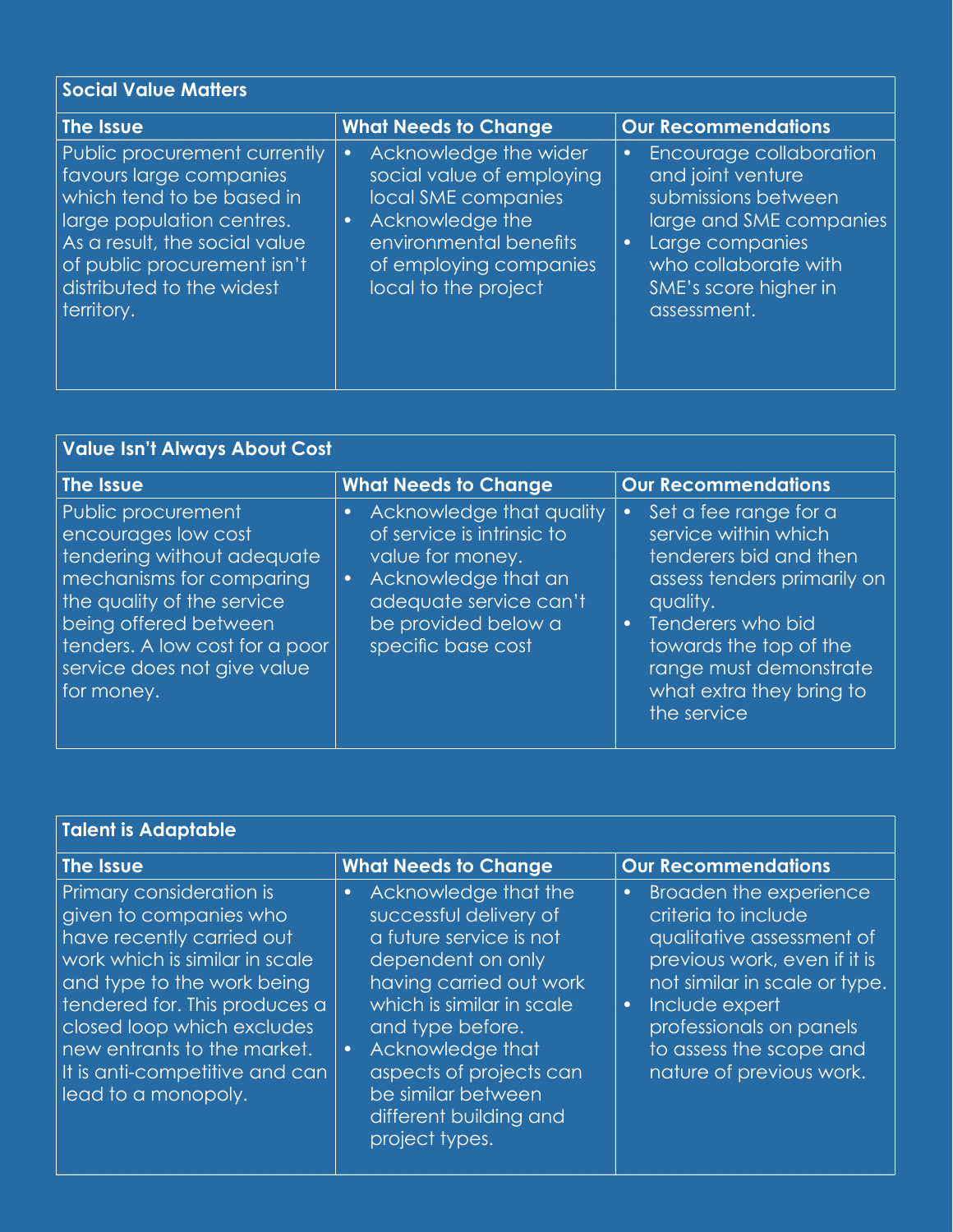| <b>Size Isn't Everything</b>                                                                                                                                                                                                                                                                                                       |                                                                                                                                                                     |                                                                                                                                               |
|------------------------------------------------------------------------------------------------------------------------------------------------------------------------------------------------------------------------------------------------------------------------------------------------------------------------------------|---------------------------------------------------------------------------------------------------------------------------------------------------------------------|-----------------------------------------------------------------------------------------------------------------------------------------------|
| The Issue                                                                                                                                                                                                                                                                                                                          | <b>What Needs to Change</b>                                                                                                                                         | <b>Our Recommendations</b>                                                                                                                    |
| Current suitability assessment<br>criteria equate turnover with<br>capacity, assuming that<br>the greater the size of the<br>company, the greater the<br>scale of individual projects it<br>can undertake. Most large<br>or very large projects within<br>a design company will be<br>carried out by a team of<br>max. 4-6 people. | Acknowledge that<br>$\bullet$<br>turnover is not always an<br>appropriate method of<br>assessing capacity and<br>that minimum turnover<br>thresholds exclude SME's. | Consider a maximum<br>$\bullet$<br>turnover threshold<br>for specific projects<br>to encourage SME<br>participation in public<br>procurement. |

| <b>Experts Are Useful</b>                                                                                                                                                                                                                                                                                            |                                                                                                                                                             |                                                                                                                                          |
|----------------------------------------------------------------------------------------------------------------------------------------------------------------------------------------------------------------------------------------------------------------------------------------------------------------------|-------------------------------------------------------------------------------------------------------------------------------------------------------------|------------------------------------------------------------------------------------------------------------------------------------------|
| The Issue                                                                                                                                                                                                                                                                                                            | <b>What Needs to Change</b>                                                                                                                                 | <b>Our Recommendations</b>                                                                                                               |
| It is commonplace for<br>tenders for professional<br>services to be assessed<br>by panels which have no<br>expert knowledge in the<br>sector. Because of this,<br>quality assessment tends to<br>be about how the service<br>is delivered, rather than the<br>service itself or product the<br>service will produce. | Acknowledge that<br>$\bullet$<br>tenders should not be<br>assessed by panels which<br>have no knowledge of<br>the service or product<br>they are procuring. | Include construction<br>$\bullet$<br>professionals in every<br>assessment team for<br>tenders for construction<br>professional services. |

| It's All About The People                                                                                                                                                                                                                                                                                         |                                                                                                                                                                                                                                                                                                  |                                                                                                                                                                                        |
|-------------------------------------------------------------------------------------------------------------------------------------------------------------------------------------------------------------------------------------------------------------------------------------------------------------------|--------------------------------------------------------------------------------------------------------------------------------------------------------------------------------------------------------------------------------------------------------------------------------------------------|----------------------------------------------------------------------------------------------------------------------------------------------------------------------------------------|
| The Issue                                                                                                                                                                                                                                                                                                         | <b>What Needs to Change</b>                                                                                                                                                                                                                                                                      | <b>Our Recommendations</b>                                                                                                                                                             |
| Current procurement<br>practice views companies<br>who can present a<br>long-standing variety of<br>previous work as less risky.<br>But procuring a service is<br>about procuring people. A<br>company's portfolio is not<br>necessarily a reflection of<br>the experience of current or<br>future staff members. | Acknowledge that due<br>to a misapprehension<br>of risk, talent in small or<br>young companies is being<br>overlooked.<br>Acknowledge that SME's<br>$\bullet$<br>provide direct access to<br>experience and talent<br>which is not necessarily<br>reflected in the age or size<br>of the company | Attach a greater<br>$\bullet$<br>assessment weight to<br>people's CV's and<br>experience, especially<br><b>SME</b> owner/directors<br>who provide continuous<br>expertise to a project |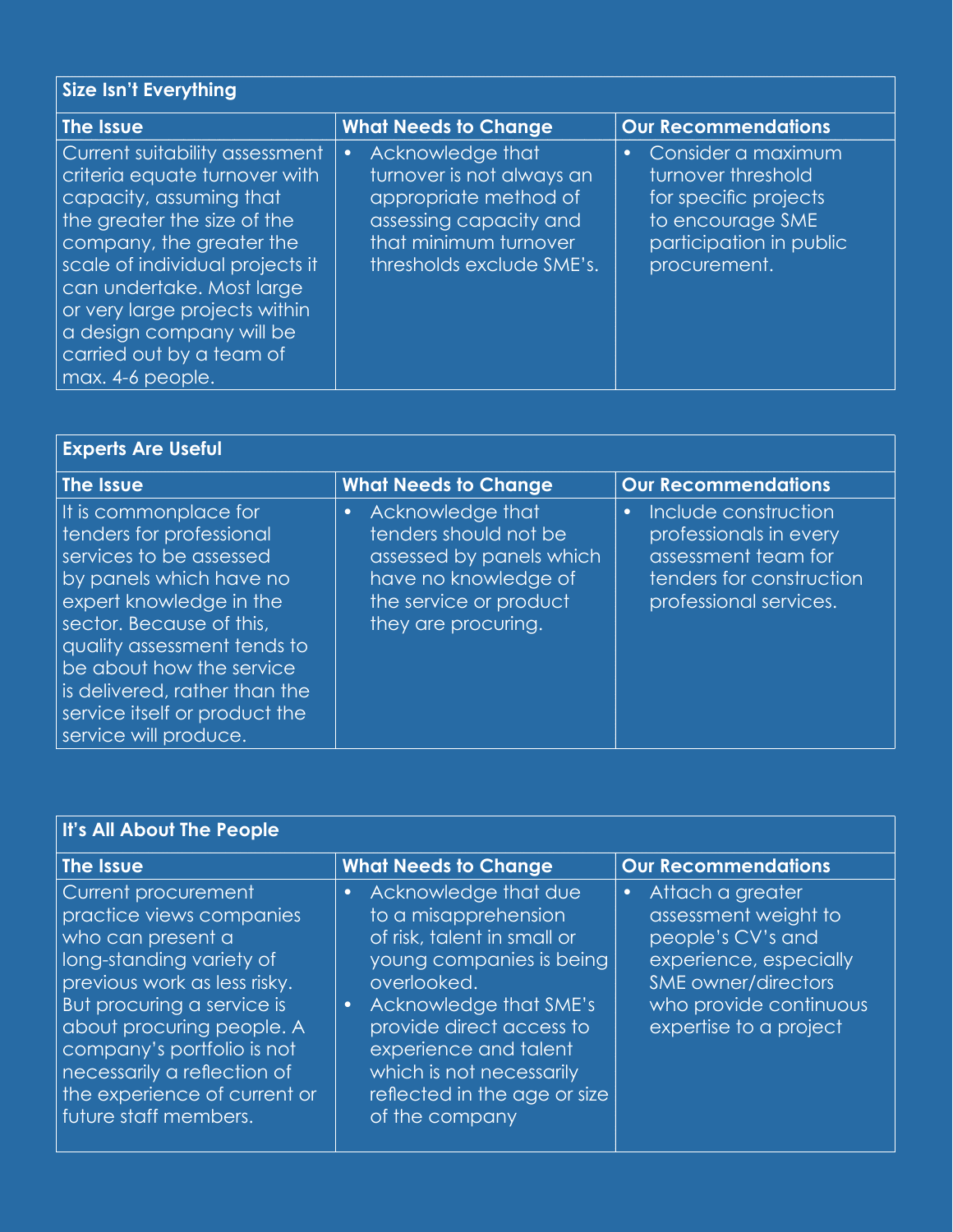| <b>Simplicity Rules</b>                                                                                                                                                                                                                                                |                                                                                                                                                                                                                                        |                                                                                                                                                                                                                                                                                                                                                                          |
|------------------------------------------------------------------------------------------------------------------------------------------------------------------------------------------------------------------------------------------------------------------------|----------------------------------------------------------------------------------------------------------------------------------------------------------------------------------------------------------------------------------------|--------------------------------------------------------------------------------------------------------------------------------------------------------------------------------------------------------------------------------------------------------------------------------------------------------------------------------------------------------------------------|
| The Issue                                                                                                                                                                                                                                                              | <b>What Needs to Change</b>                                                                                                                                                                                                            | <b>Our Recommendations</b>                                                                                                                                                                                                                                                                                                                                               |
| The main purpose of public<br>procurement is to provide<br>transparency. In reality it is<br>overly complex and made<br>up of opaque processes and<br>terminology. Tender briefing<br>documents are often vague,<br>open to interpretation, and<br>difficult to price. | Acknowledge that the<br>$\bullet$<br>overly complex nature<br>of public procurement<br>excludes SME's<br>Acknowledge that<br>$\bullet$<br>poor quality tender<br>documentation leads to<br>wasted resources and<br>poor tender returns | Encourage greater<br>SME participation<br>by simplifying public<br>procurement.<br>Ensure briefing documents<br>are clear, concise and<br>contain a quantifiable<br>schedule of requirements<br>Create a centralised<br>tender 'passport' which<br>avoids duplication of<br>information between<br>tenders e.g. ESPD<br>(European Single<br><b>Procurement Document)</b> |

| The EU is not the problem                                                                                                                                                                                                                                                                                                           |                                                                                                                                                                                                                                                     |                                                                                                                                                                                                                                                                                           |
|-------------------------------------------------------------------------------------------------------------------------------------------------------------------------------------------------------------------------------------------------------------------------------------------------------------------------------------|-----------------------------------------------------------------------------------------------------------------------------------------------------------------------------------------------------------------------------------------------------|-------------------------------------------------------------------------------------------------------------------------------------------------------------------------------------------------------------------------------------------------------------------------------------------|
| The Issue                                                                                                                                                                                                                                                                                                                           | <b>What Needs to Change</b>                                                                                                                                                                                                                         | <b>Our Recommendations</b>                                                                                                                                                                                                                                                                |
| A common perception is<br>that the overly bureaucratic<br>nature of Irish public<br>procurement is due to<br>compliance with EU<br>Directives. Other EU countries<br>do not implement the<br>same level of complexity<br>and bureaucracy in their<br>public procurement systems<br>e.g. Denmark, Belgium, UK<br>(former EU member). | Acknowledge that the<br>$\bullet$<br>Irish procurement system<br>is a national interpretation<br>of the EU Directives<br>Acknowledge that<br>$\bullet$<br>the Irish interpretation<br>deviates from the actual<br>requirements of EU<br>regulations | Learn from best<br>$\bullet$<br>procurement practice<br>in other EU countries,<br>which includes design<br>competitions, centralised<br>procurement documents,<br>lack of frameworks or<br>bundling of work into<br>lots, and identification<br>of active measures for<br>engaging SME's. |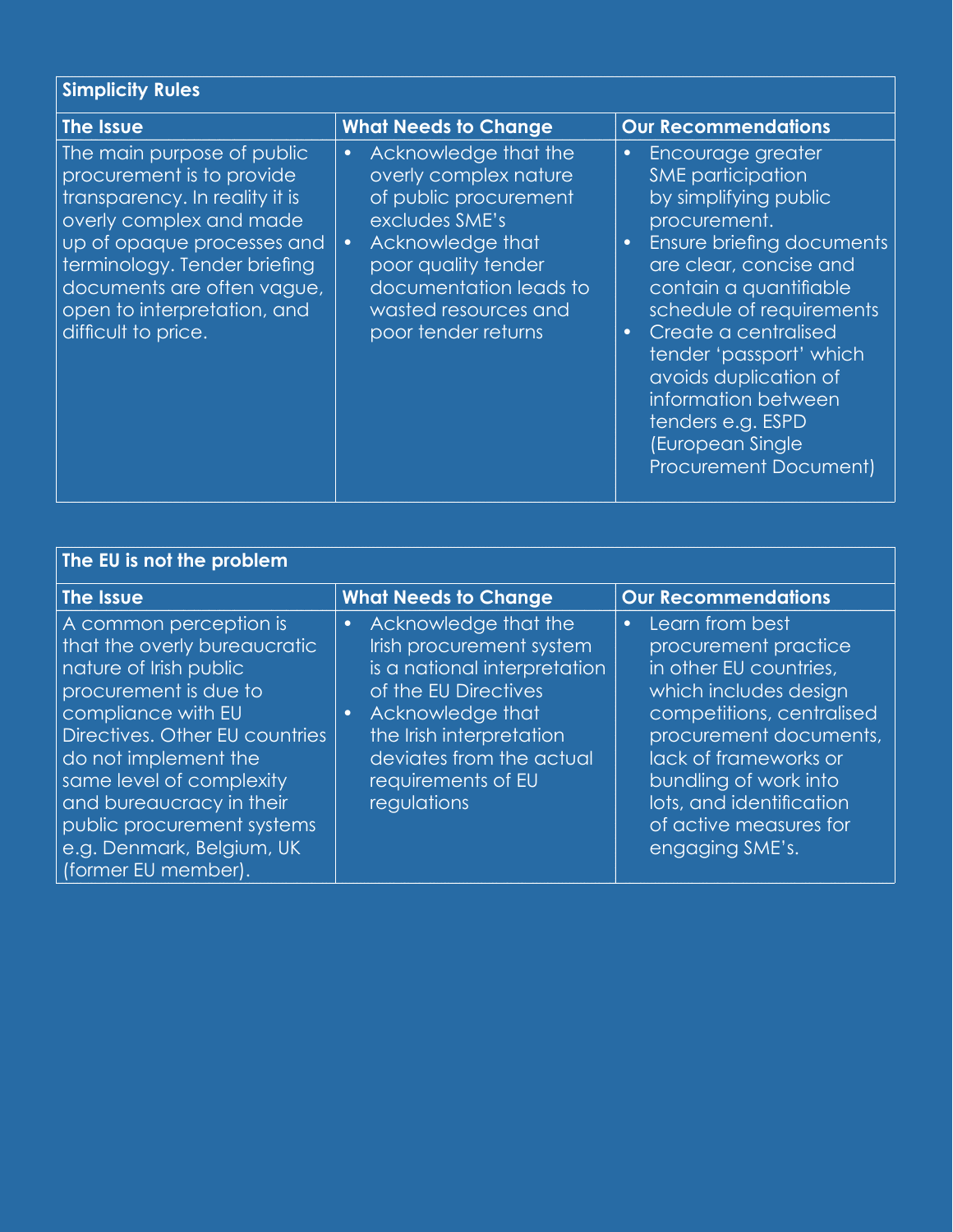### **A bit more background on the issues:**

Ireland has a well understood crisis in housing and other areas. The solutions require that directly or indirectly that the state builds more houses, more schools, more public spaces and health facilities. In this rush to construct it is worth remembering that the buildings we build today frame the lives of people for decades. Recent high profile failures have shown that there are serious problems with how our state is procuring the design of its buildings. We do not want these problems to be replicated as we scale up the construction of public buildings in the short and medium term. Many of the issues arise due to a failure to engage with the best available expertise, due to a procurement system which us inaccessible to a large portion of the available talent - small and medium sized companies.

The reasons for this are due to how the state procurement system works. Any procurement system is designed to manage risk and get best value. In Ireland our rules have taken on their current from the downturn - when the primary risks were potential insolvencies and abilities to resource projects. These are no longer the primary risks, and the existing system means that although since our country exited the downturn there has been a substantial increase in the amount the state is spending on the construction and refurbishment of buildings this vastly increased workload is being awarded to an ever decreasing number of architecture, engineering and surveying companies. This emphasis away from SME involvement might be accidental but runs counter to the EU procurement directive, and our own guidelines supporting

 This is because the state procurement system is unwieldy and complex, with an assessment system which is opaque and inconsistent. For many small and medium sized firms (SME's) the cost and time involved in tendering for even small jobs is just not worth the effort.

This is compounded by a procurement system which is designed to prioritise giving work to firms which have done the exact same type of work before. The result is a closed loop, with little scope for new entrants to the market and a bias toward larger companies. The evidence backs this up - for example in 2016 51% of architecture firms tendered for state work, this year it is 42%, and it is projected to fall further. Only a fraction of those tendering for the work win the contract. More and more work is being concentrated in the hands of fewer and fewer firms. Anecdotally this is the case for other design specialisms.

To stay with the case of architecture this is strange - Irish architects are world leading. One of the often-cited reasons for problems in the Irish procurement system is EU procurement policy. However, a key goal of EU procurement directives is to provide 'more flexible procurement procedures for contracting authorities and provide easier access for companies, especially SMEs'1 . In comparison to similar systems in other EU countries, the Irish system is rigid, unwieldy, and incompatible with an SME resource base. This a national choice - one we can change, if so minded.

The bias towards large companies is problematic as the majority of Irish Architecture firms are micro or SME sized. It is in these companies that much of the innovation and creative thinking about buildings in Ireland happens. $^2$  At a time when we need capacity in the design sector to deliver housing in particular this limitation is causing bottlenecks and delays. The social value of SMEs is also substantial - SMEs are located in a wide range of places, across all areas of the country and present a deep knowledge of the local construction industry. quality within our public buildings.

<sup>1.</sup> EU Public Procurement Legislation: Delivering Results - Summary of Evaluation Report, European Commission Internal Market and Services 2. 75% of awards for architectural quality, judged under peer review processes have been awarded to firms classified as micro or SME over the last 5 years